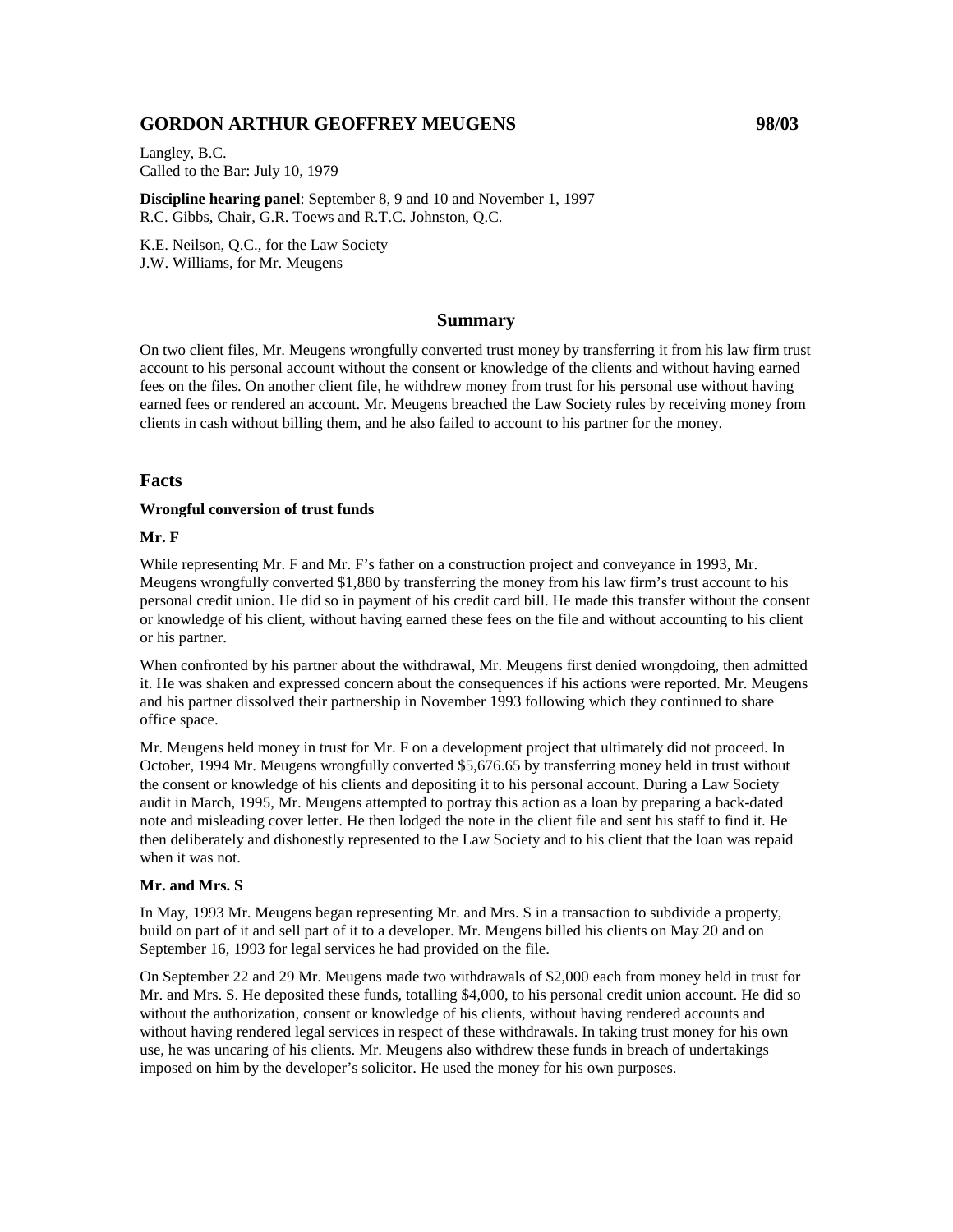Mr. S later met with Mr. Meugens to enquire about money that he believed was missing from trust. Mr. Meugens acknowledged that there was money owing to Mr. and Mrs. S. In March 18, 1994, following this meeting, Mr. Meugens deposited \$2,500 to the trust account of his former partner on behalf of Mr. and Mrs. S. He did not respond to several requests from Mr. S that he account for funds held in trust.

In early 1995, Mr. S met again with Mr. Meugens to enquire about money he believed was missing from trust. Mr. Meugens' former partner, who was then acting for Mr. S in a construction dispute, reviewed the accounting on the file that Mr. Meugens had handled for Mr. and Mrs. S. He later confronted Mr. Meugens about the missing trust money. He reported Mr. Meugen's conduct to the Law Society on February 21, 1995.

## **Improperly transferring funds from trust**

In February, 1985 Mr. Meugens began defending Mr. D on a builder's lien action, for which he estimated legal fees would amount to \$8,000. Mr. Meugens received into trust \$19,000 on behalf of Mr. D and, with the client's consent, subsequently transferred \$8,000 of this amount from his trust to his general account "to be held for payment of future fees." He later paid the \$11,000 balance in his trust account to Mr. D.

At the time of the \$8,000 transfer to his general account, Mr. Meugens had not earned fees on the file to justify the transfer, and did not prepare a bill until April, 1995. At that time, he prepared a false account for \$8,000, which he backdated to February to support the transfer.

Mr. Meugens later misled the Law Society by reporting in July, 1995 that he had done \$6,500 worth of work on Mr. D's file. He subsequently reported, in November, 1996, that realistically he had earned only \$3,000 in fees on the file. Although he performed some legal services, the amount Mr. Meugens could claim for fees was unclear. He did make personal use of client trust money for some time when he had no right to it, and he retained some part of it.

Although Mr. Meugens testified before the hearing panel that he had returned \$5,000 to Mr. D, the panel could not find this evidence to be corroborated and made no finding in this regard.

#### **Breach of accounting rules**

Over the course of 1993, Mr. Meugens admitted that he received \$9,600 in cash from nine clients but failed to deliver a bill or issue a receipt, contrary to Law Society Rule 825(2) or account to his partner for the funds. He also breached Rule 835(1) by failing to prepare and deliver a bill to a client when he transferred fees from his trust account to his general account. In each of these cases, the people Mr. Meugens failed to bill were friends, relatives or longstanding clients.

## **Verdict**

The hearing panel found that Mr. Meugens' wrongful conversion and improper withdrawal of client trust funds for his own use constituted professional misconduct and a breach of Rules 3(8) and 5(6), Chapter 1 (Canons of Legal Ethics) of the *Professional Conduct Handbook* and Rule 1, Chapter 2 of the *Handbook*.

Mr. Meugens was also guilty of professional misconduct in failing to account to his partner and for failing to bill clients from whom he received money in trust. He further breached Law Society accounting rules.

## **Penalty**

Mr. Meugens submitted to the discipline hearing panel a letter of resignation and various undertakings, including an undertaking never to apply for reinstatement. The panel, however, was not satisfied that Mr. Meugens took responsibility for his actions or was remorseful.

Mr. Meugens' conduct was very serious. His actions were planned, he employed subterfuges to effect them, he attempted to cover them up and he lied to explain or mitigate them. In the circumstances, a resignation was not sufficient.

The panel ordered that Mr. Meugens:

- 1. be disbarred; and
- 2. pay costs of the discipline proceedings, which totalled \$24,659.92.